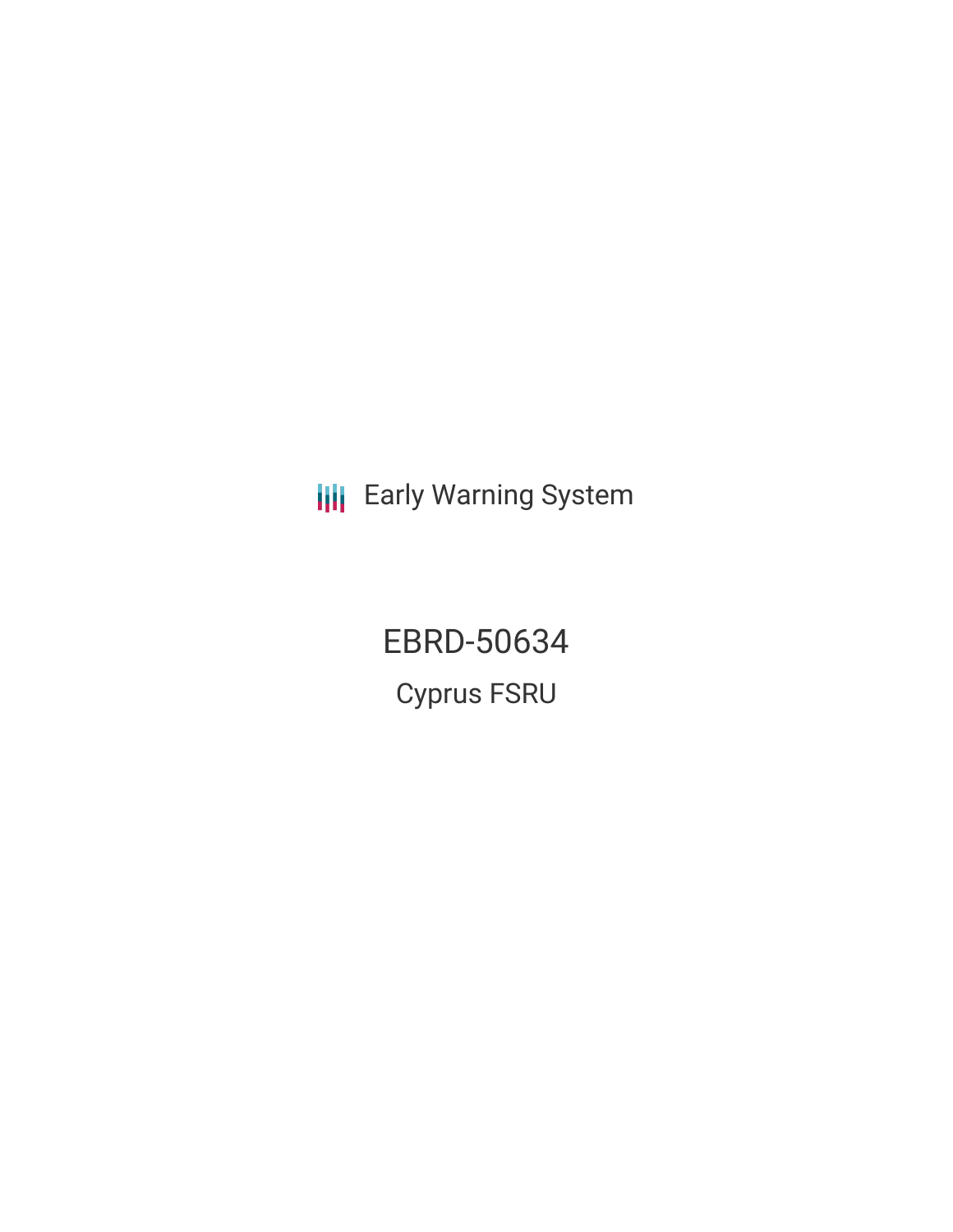

# **Quick Facts**

| <b>Countries</b>               | Cyprus                                                  |
|--------------------------------|---------------------------------------------------------|
| <b>Specific Location</b>       | Vasilikos Bay                                           |
| <b>Financial Institutions</b>  | European Bank for Reconstruction and Development (EBRD) |
| <b>Status</b>                  | Proposed                                                |
| <b>Bank Risk Rating</b>        | B                                                       |
| <b>Voting Date</b>             | 2019-10-30                                              |
| <b>Sectors</b>                 | Construction, Energy                                    |
| <b>Investment Type(s)</b>      | Loan                                                    |
| <b>Investment Amount (USD)</b> | \$112.80 million                                        |
| <b>Project Cost (USD)</b>      | \$338.41 million                                        |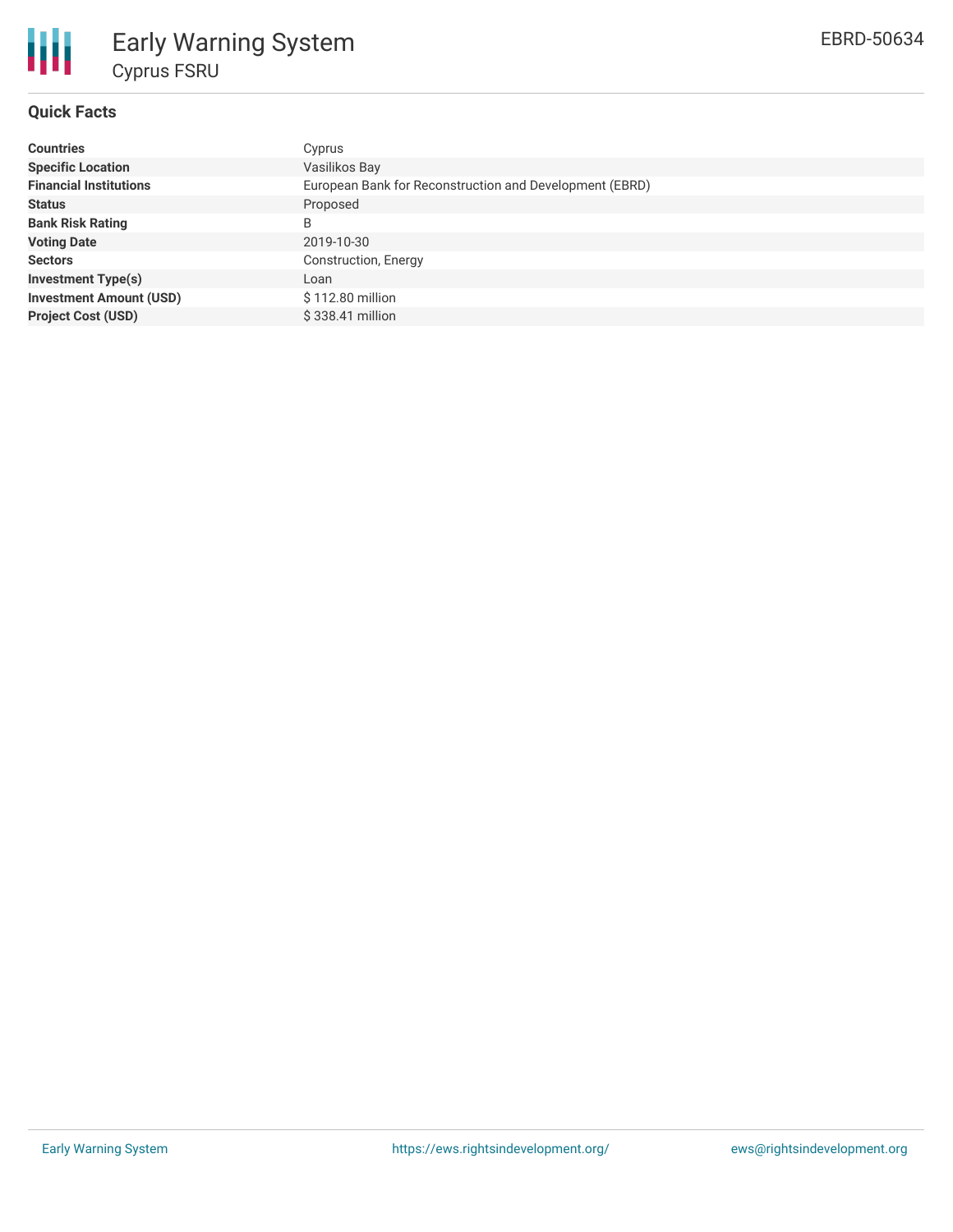

# **Project Description**

According to the Bank's website, this project provides financing for the acquisition and construction of a Liquefied Natural Gas (LNG) Floating Storage and Regasification Unit (FSRU) and its related infrastructure in Vasilikos Bay.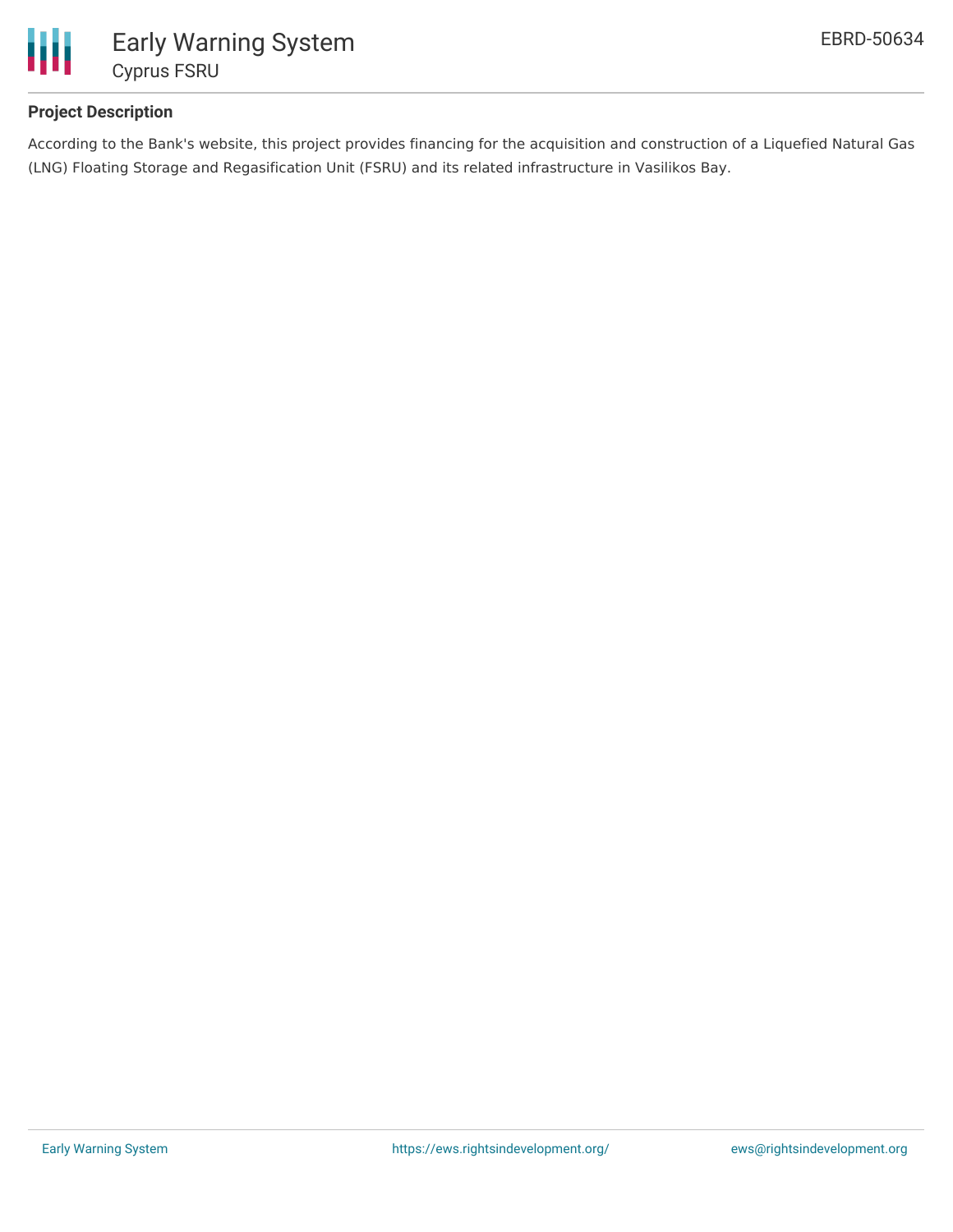

# **Investment Description**

European Bank for Reconstruction and Development (EBRD)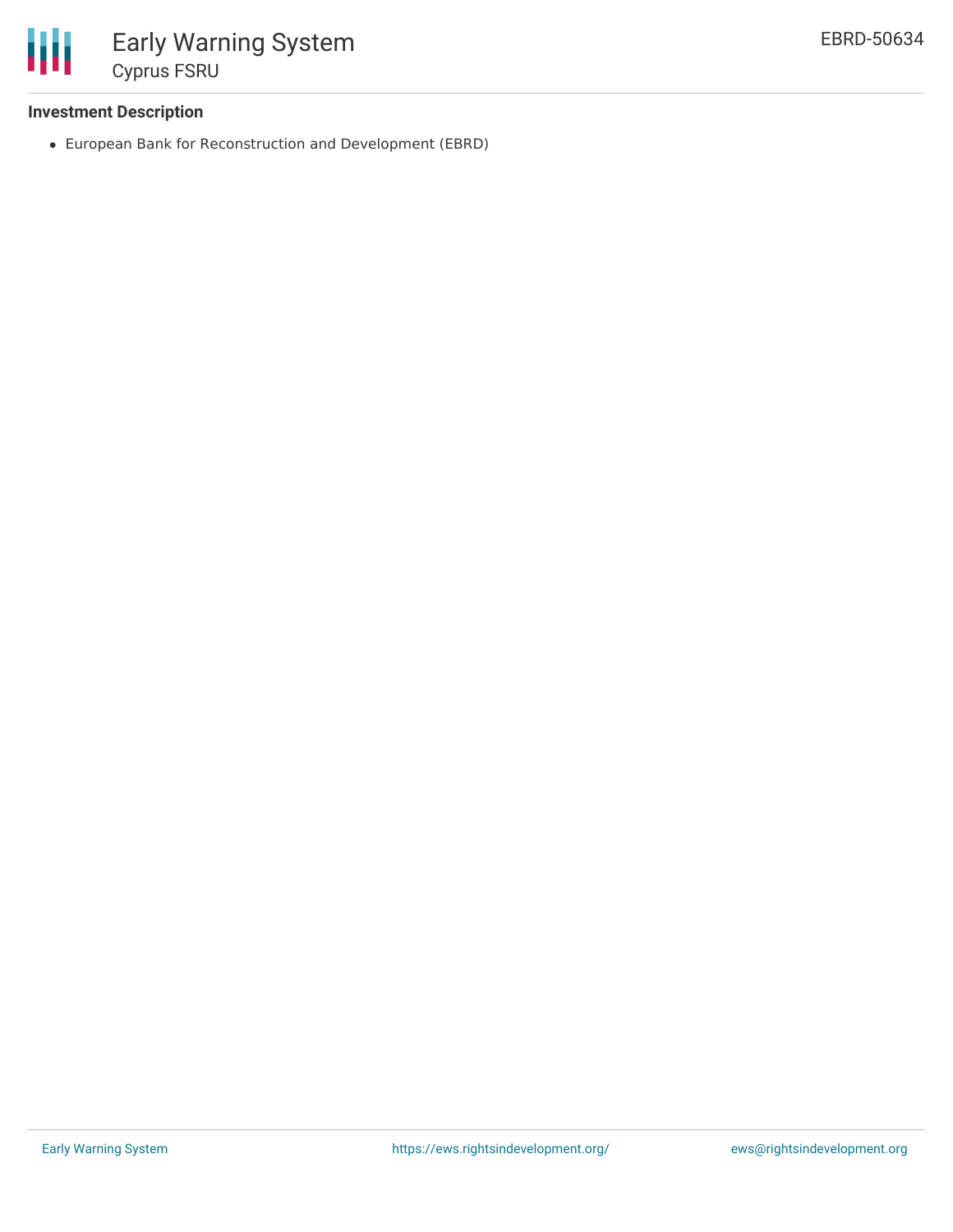

# **Private Actors Description**

ETYFA is a special purpose vehicle owned by Natural Gas Public Company of Cyprus (DEFA) and the Electricity Authority of Cyprus (EAC).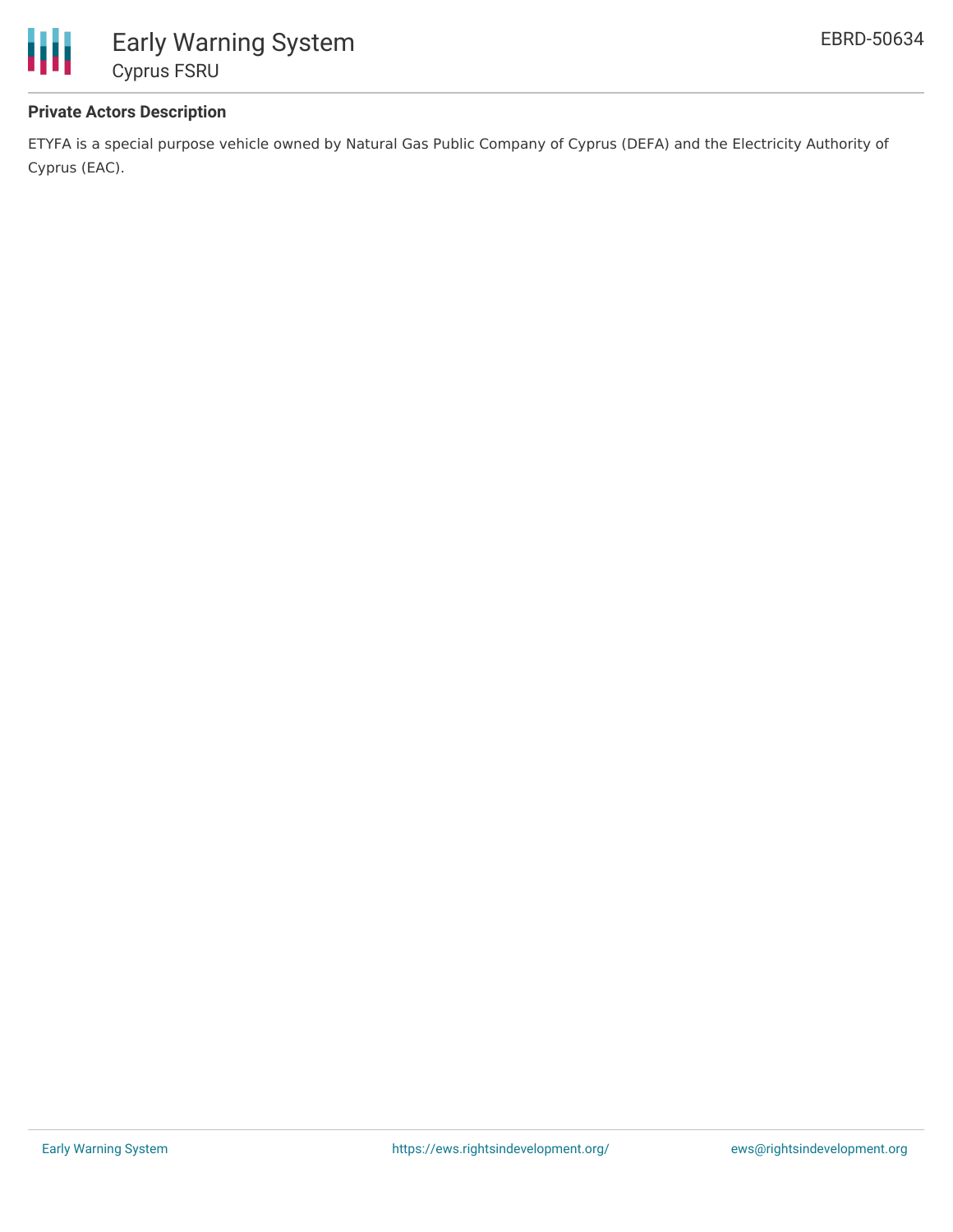

| <b>Private Actor 1 1 Role</b> | <b>Private Actor Private Actor</b> | 1 Sector | <b>Relation</b> Private Actor 2                             | <b>Private Actor Private Actor</b><br>2 Role | 2 Sector |
|-------------------------------|------------------------------------|----------|-------------------------------------------------------------|----------------------------------------------|----------|
|                               |                                    |          | NATURAL GAS INFRASTRUCTURE COMPANY OF CYPRUS (ETYFA) Client |                                              |          |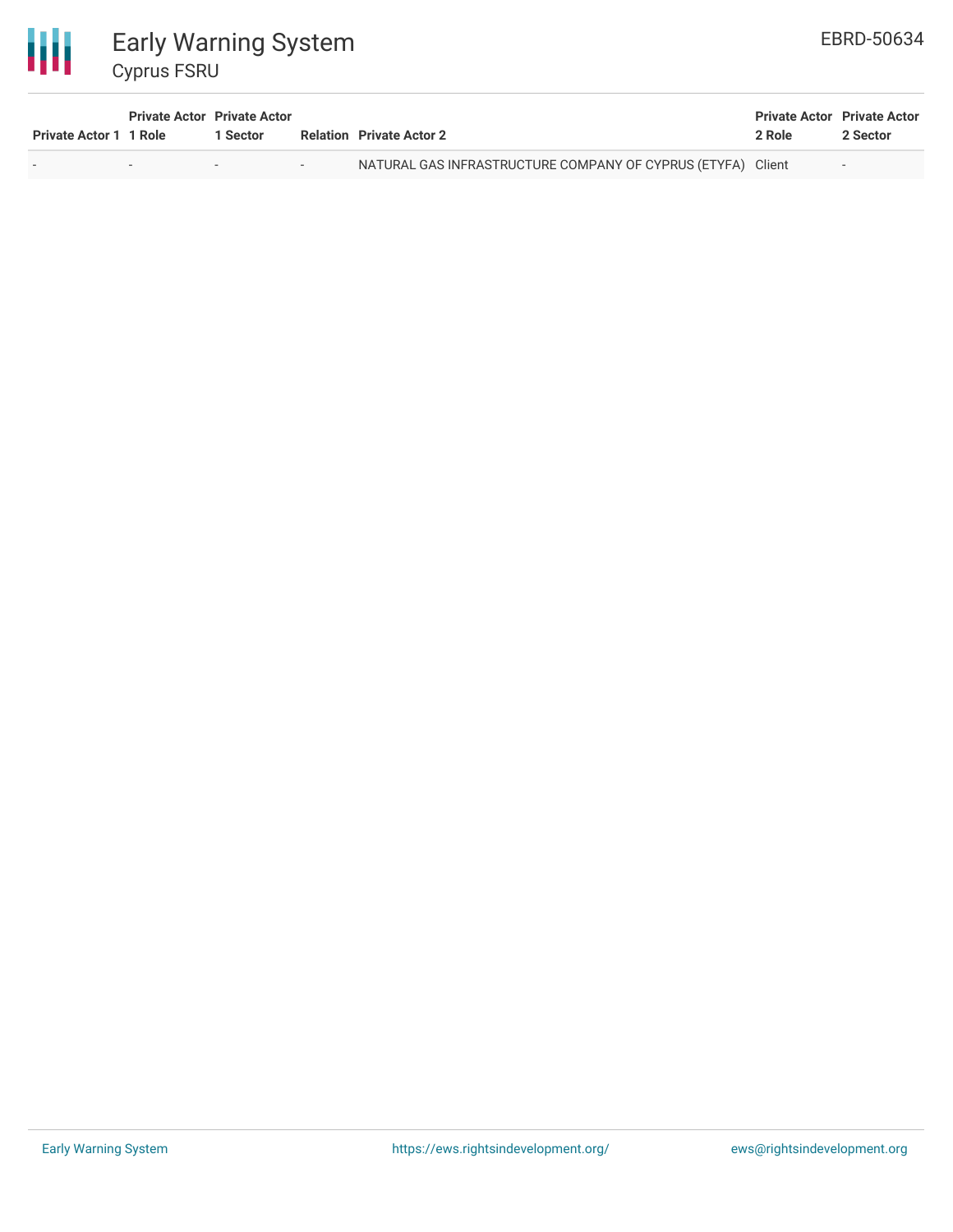

## **Contact Information**

[info@defa.com.cy](mailto:info@defa.com.cy) +357 22 761 761 +357 22 761 771 [www.defa.com.cy](http://www.defa.com.cy/) 13 Limassol Avenue Demetra Tower 4th Floor 2112 Nicosia Cyprus P.O. Box 24954, 1305 Nicosia # Cyprus

#### **ACCOUNTABILITY MECHANISM OF EBRD**

The Project Complaint Mechanism (PCM) is the independent complaint mechanism and fact-finding body for people who have been or are likely to be adversely affected by an European Bank for Reconstruction and Development (EBRD)-financed project. If you submit a complaint to the PCM, it may assess compliance with EBRD's own policies and procedures to prevent harm to the environment or communities or it may assist you in resolving the problem that led to the complaint through a dialogue with those implementing the project. Additionally, the PCM has the authority to recommend a project be suspended in the event that harm is imminent. You can contact the PCM at pcm@ebrd.com or you can submit a complaint online using an online form, http://www.ebrd.com/eform/pcm/complaint\_form?language=en. You can learn more about the PCM and how to file a complaint at http://www.ebrd.com/work-with-us/project-finance/project-complaint-mechanism.html.